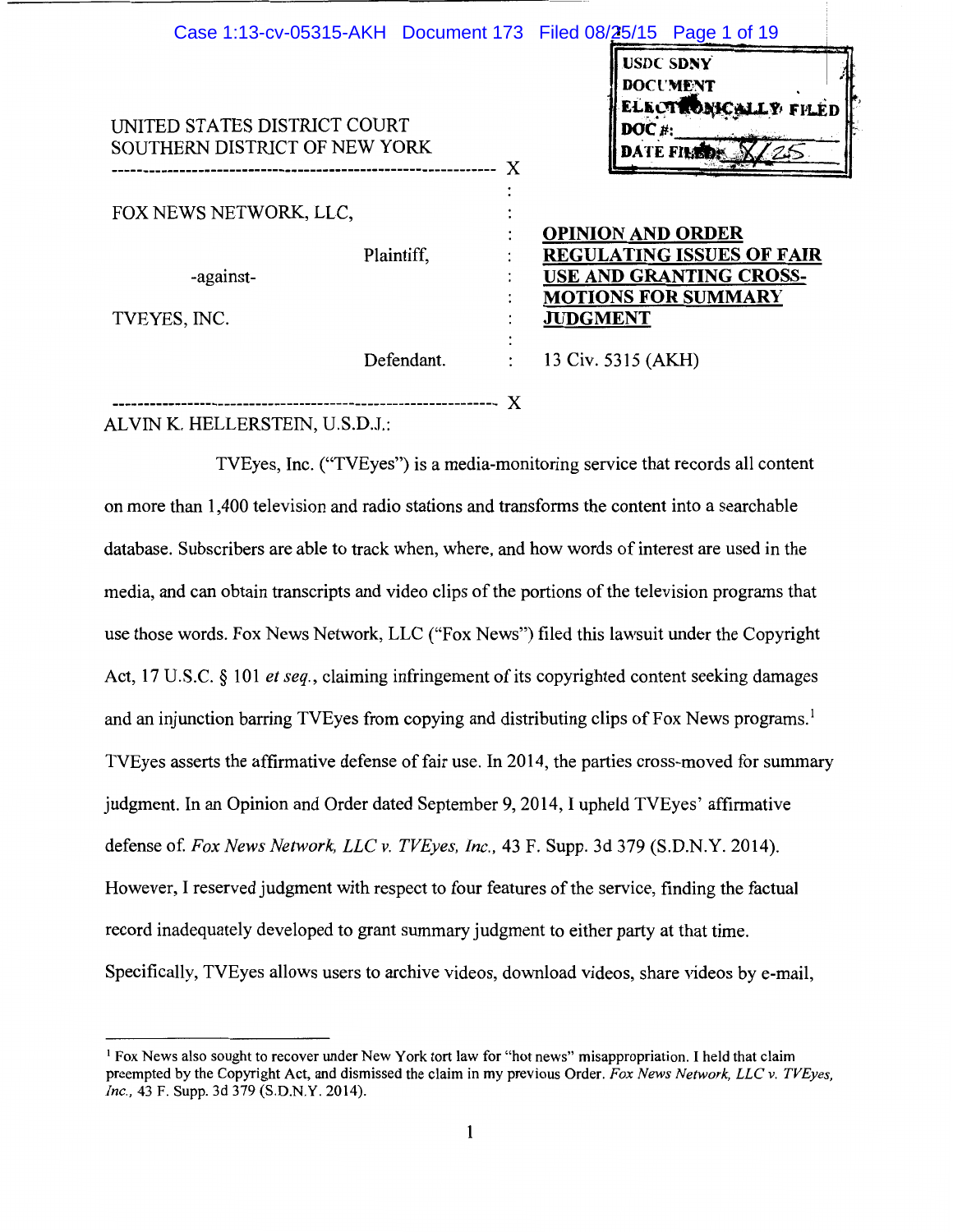## Case 1:13-cv-05315-AKH Document 173 Filed 08/25/15 Page 2 of 19

and search for content by date and time, rather than by keyword. The parties pursued additional discovery with respect to these features, limiting experts to one per side, followed by renewed briefing on the open issues, focusing on the following questions:

- 1) Whether each function in question is integral to TVEyes' trans formative purpose, and
- 2) Whether each function in question threatens Fox News' derivative business.

This Order now resolves the renewed cross-motions for summary judgment. For the following reasons, I find that TVEyes' archiving function is fair use; that its e-mailing function, if subjected to various protections, can be fair use; but that the downloading and datetime search functions are not fair use.

## **THE PARTIES**

# *i. TVEyes*

As I explained in my previous opinion, *TVEyes,* 43 F. Supp. 3d at 379, familiarity with which is assumed, TVEyes creates a searchable database of virtually all television and radio content by using closed-caption technology and recording broadcasts through standard cable services such as Comcast and Cablevision. TVEyes allows users to track the usage of words or phrases of interest, and to view the transcripts and video clips of the portions of the television broadcast that use the search term. The purpose is to give subscribers "access, not only to the news that is presented, but to the presentations themselves," for both are news: the subject that is reported, as well as the manner in which it is reported. *Id.* at 393. TVEyes is a for-profit business with over 22,000 subscribers. It markets itself to businesses and government agencies, and counts among its subscribers the White House, Department of Defense, over 100 members of Congress, and various news and non-profit organizations. It is not open to the general public.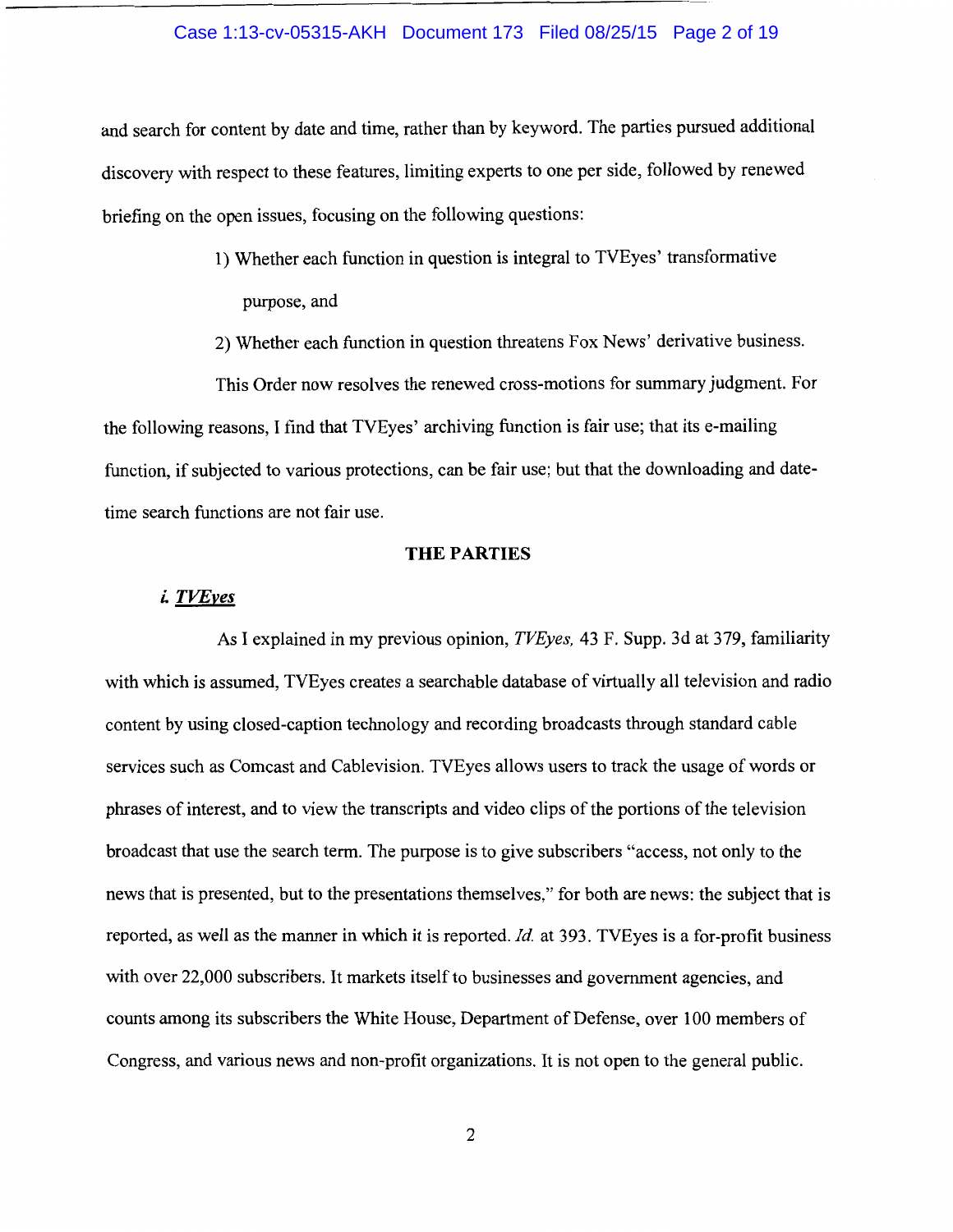## Case 1:13-cv-05315-AKH Document 173 Filed 08/25/15 Page 3 of 19

TVEyes subscribers may set "watch lists" for terms and receive real time alerts when the terms are used. Subscribers may also search past broadcasts, for which video is saved for 32 days. When a matching segment is located, the user can view the matching transcript and video clip up to ten minutes long, although the vast majority of clips are shorter than two minutes. The video clip is also accompanied by important analytic data such as the segment's Nielsen viewership rating, the frequency with which the term has been mentioned over a specified time period, and the geographic markets and channels where the term is used. These searching, indexing, and display features make up TVEyes' core function.

TVEyes also provides a suite of functions that complement its core service. The first of these functions is "archiving." TVEyes users are able to "archive" video clips that appear in response to their search queries to a personal digital library on TVEyes' server. Archiving a video keeps the video available indefinitely to that subscriber.<sup>2</sup> A second complementary function is "e-mailing." Subscribers can share links to the video clips with others by e-mail, allowing the recipients of the link to view the video clip on TVEyes' server through their web browsers.3 TVEyes does not utilize an authentication process to limit viewing to authorized users. A third complementary function is "downloading." Subscribers are able to download copies of identified digital video clips to their computers for offline use and permanent storage. TVEyes places no technological restriction on its subscribers' use or distribution of downloaded video clips, nor does it utilize any method of identifying the clip as sourced from TVEyes. And a fourth complementary function is "date-time search," by which users can retrieve video clips of

<sup>2</sup> Videos are otherwise purged from TVEyes' servers after 32 days.

<sup>&</sup>lt;sup>3</sup> The links to videos can also be posted to social media services, such as Facebook or Twitter. TVEyes concedes that such posting is not fair use and is not integral to its service, and it claims to have implemented a series of measures that prevent the videos from being accessed through social media. The efficacy of those measures is disputed, however. TVEyes will have to demonstrate that its measures will be reasonably effective.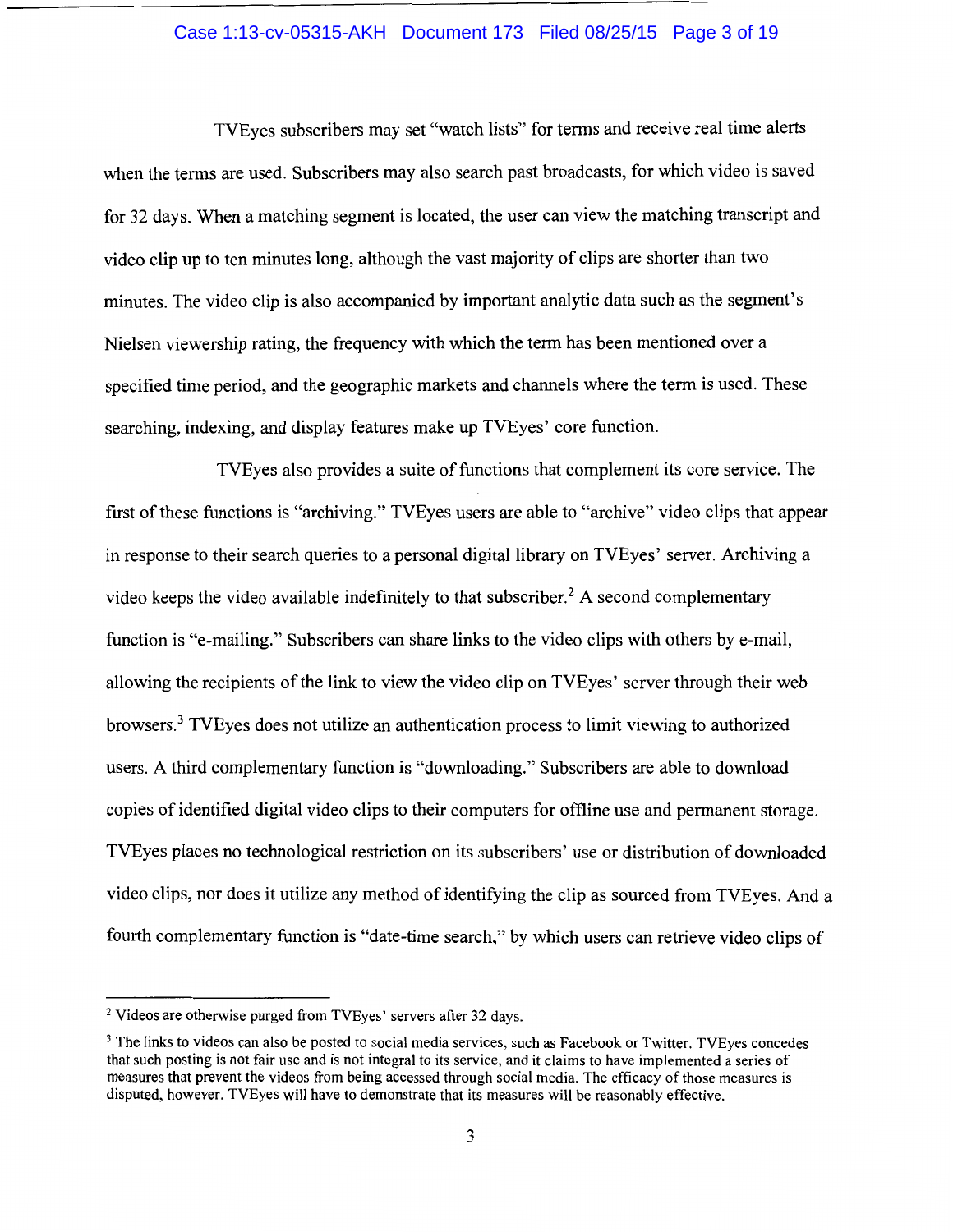## Case 1:13-cv-05315-AKH Document 173 Filed 08/25/15 Page 4 of 19

chosen networks according to the date and time slots of the broadcasts. The issue in the instant motions is whether each of these four functions constitutes fair use. TVEyes has the burden to prove its affirmative defense, as I later discuss.

## ii. *Fox News*

Again, as I discussed in my previous decision, 43 F. Supp. 3d at 379, Fox News is an international television news organization that owns and operates Fox News Channel ("FNC") and its financial news counterpart, Fox Business Network ("FBN"). FNC is in the business of reporting news worldwide on a twenty-four hour news cycle, and has been the most watched cable news network for the past 11 years. Its primary competitors are cable television channels MSNBC and CNN.

Viewers generally watch Fox News on television through their cable TV subscriptions, but Fox has a growing online presence as well. For example, live online streams of FNC and FBN are available to viewers with cable or satellite subscriptions through Fox's TV Anywhere platform for authenticated streaming. In addition, Fox makes a limited number of video clips available on its websites, FoxNews.com and FoxBusiness.com, although the amount of content is sharply limited by Fox's contracts with the cable companies. Currently, only about 16% of broadcast content is available on Fox's website. Fox receives advertising revenue when viewers watch videos on its websites, including revenue from banner advertisements on the page itself, and from "pre-reel" advertisements that play before a video clip begins. Fox also has agreements with syndication partners, including Yahoo!, Hulu, and YouTube, "to store and show video clips of segments of its program[s] on their websites, thereby generating another stream of income." *TVEyes,* 43 F.Supp.3d at 387. And Fox licenses its video clips to clients, including companies, journalists, and politicians, through its agents, ITN Source and Executive Interviews.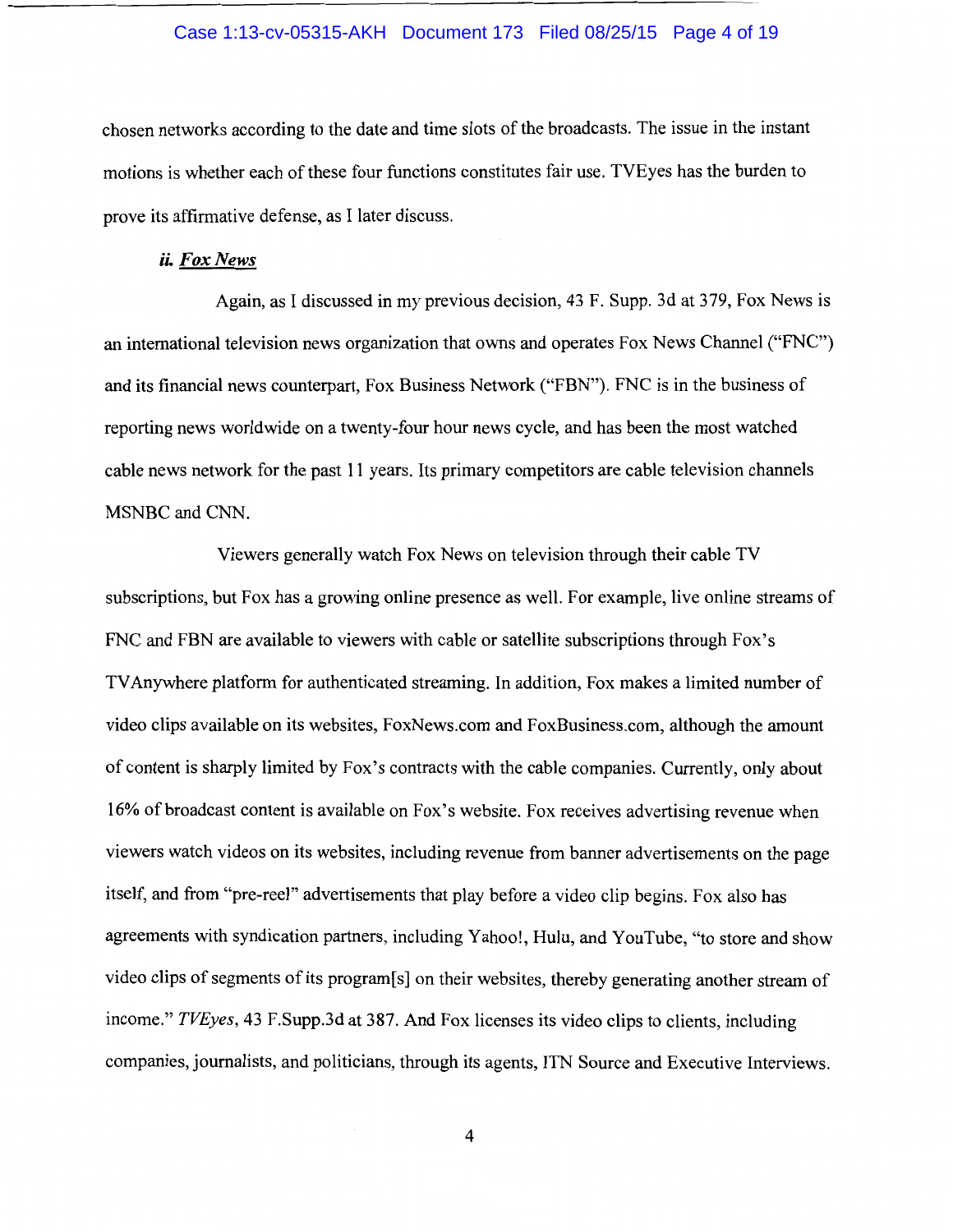## Case 1:13-cv-05315-AKH Document 173 Filed 08/25/15 Page 5 of 19

However, licensees must "covenant that they will not show the clips in a way that is derogatory or critical of Fox News." *Id.* Together, Fox News' online distribution and licensing services make up its "derivative business."

Fox invests significant resources in creating content and covering news stories. It alleges that, by making Fox News' content available to TVEyes subscribers, TVEyes is diverting potential licensees, website visitors, and therefore revenue, from Fox.

#### **LEGAL STANDARD**

## *i. Summary Judgment*

Under the well-established summary judgment standard, a "court shall grant summary judgment if the movant shows that there is no genuine dispute as to any material fact and that the movant is entitled to judgment as a matter of law." Fed. R. Civ. P. 56(a). In deciding the motion, the court must "resolve all ambiguities, and credit all factual inferences that could rationally be drawn, in favor of the party opposing summary judgment." *Roe v. City of Waterbury,* 542 F.3d 31, 35 (2d Cir. 2008). The court should also "eschew credibility assessments." *Amnesty Am. v. Town of West Hartford,* 361 F.3d. 113, 122 (2d. Cir. 2004). However, "[t]he mere existence of a scintilla of evidence in support of the [non-moving] party's position will be insufficient; there must be evidence on which the jury could reasonably find for the [non-moving party]." *Anderson v. Liberty Lobby, Inc.,* 477 U.S. 242, 252 (1986).

# *ii. Copyright Infringement*

The Copyright Act grants authors "a limited monopoly over (and thus the opportunity to profit from) the dissemination of their original works." *Authors Guild, Inc. v.*  HathiTrust, 755 F.3d 87 (2d Cir. 2014). A prima facie case of infringement requires an author to show only ( 1) ownership of a valid copyright, and (2) unauthorized copying of the copyrighted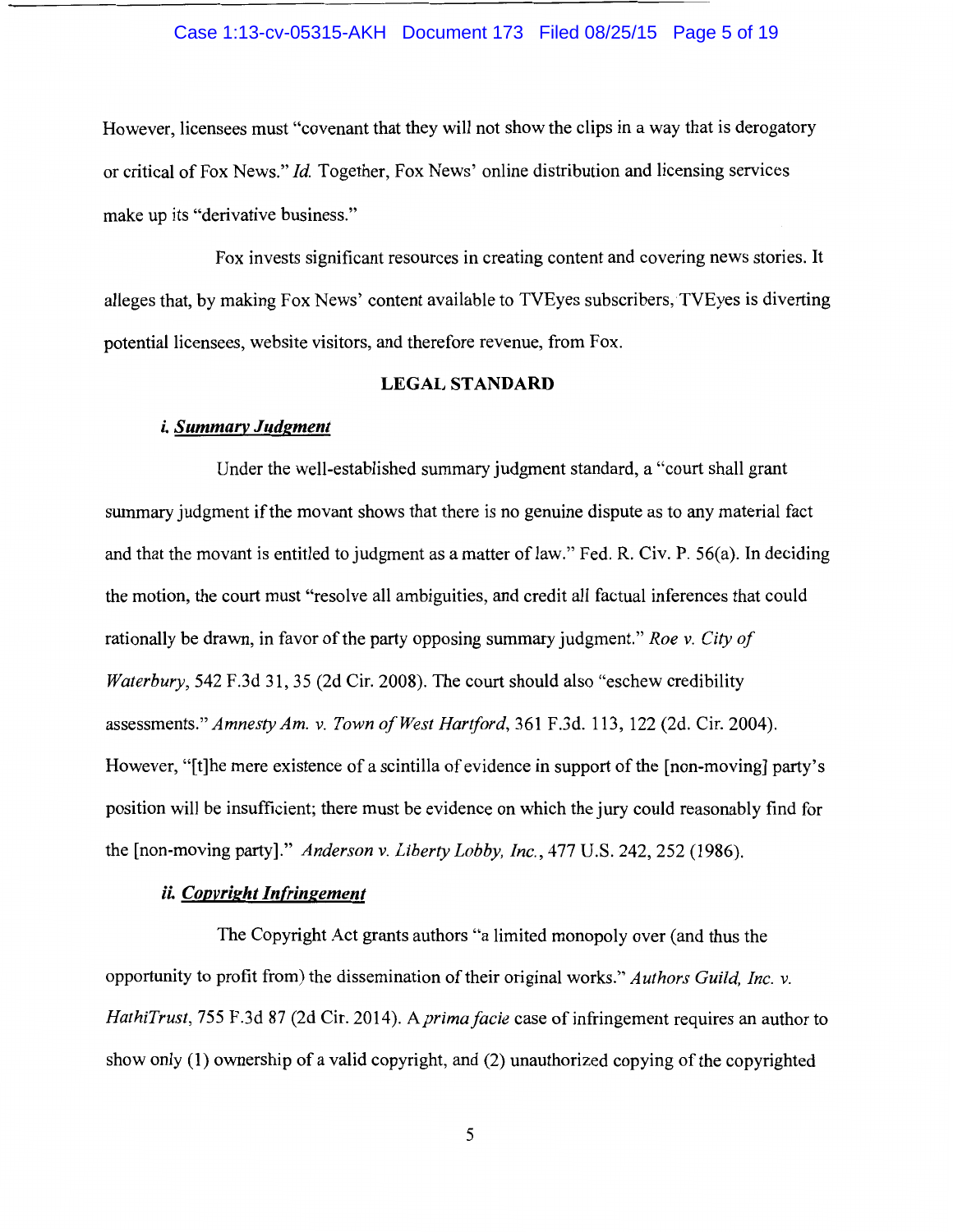## Case 1:13-cv-05315-AKH Document 173 Filed 08/25/15 Page 6 of 19

work. *Tufenkian Imp./Exp. Ventures, Inc. v. Einstein Moomjy, Inc.,* 338 F.3d 127, 131 (2d Cir. 2003).

# *iii. Fair Use*

Fair use is an affirmative defense to copyright infringement. *Am. Geophysical Un. v. Texaco, Inc.,* 60 F.3d 913, 918 (2d Cir. 1994). It allows for a user to use copyrighted materials without permission of the author when "necessary to fulfill copyright's very purpose, '[t]o promote the Progress of Science and useful arts.' *Campbell v. Acuff-Rose Music, Inc.,* 510 U.S. 569, 575 (1994) (quoting U.S. Const., Art. I,§ 8, cl. 8). The Copyright Act itself provides illustrative examples of fair use, including such "purposes [] as criticism, comment, news reporting, teaching, ... scholarship, or research." 17 U.S.C. § 107. The statutory list is not exhaustive. Fair use requires a fact-intensive and context-specific evaluation, *Blanch v. Koons,*  467 F.3d 244, 251 (2d Cir. 2006), whether "the copyright law's goal of promoting the Progress of Science and useful Arts would be better served by allowing the use than by preventing it." *Bill Graham Archives v. Darling Kindersley Ltd.,* 448 F.3d 605, 608 (2d Cir. 2006) (internal quotations omitted). *See also* Pierre N. Leval, *Toward a Fair Use Standard,* 103 HARV. L. REv. 1105, 1110 (1990).

The Copyright Act, 17 U.S.C. § 1707, provides four guiding factors for evaluating a fair use defense. First, the Court must examine the purpose and character of the use, including whether such use is of commercial nature or is for nonprofit educational purposes. The "central purpose of this investigation" requires evaluating whether the new work "merely supersedes the objects of the original creation," or "instead adds something new, with a further purpose or different character, altering the first with new expression, meaning or message; it asks, in other words, whether and to what extent the new work is transformative." *Campbell,* 510 U.S. at 578-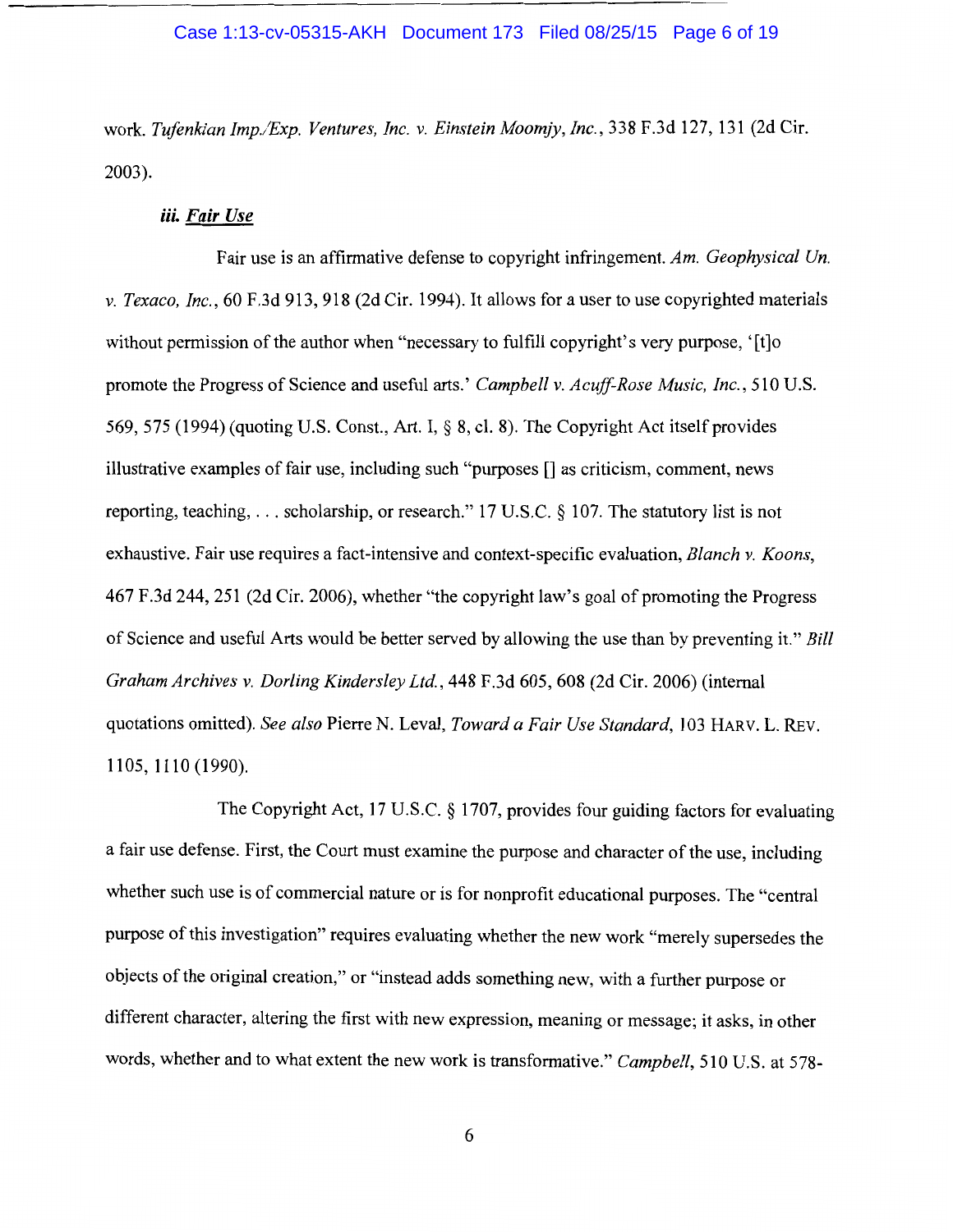## Case 1:13-cv-05315-AKH Document 173 Filed 08/25/15 Page 7 of 19

79. Second, the Court should look at the nature of the copyrighted work. The fair use defense is stronger when the nature of the copyrighted work is factual rather than fictional. *See Harper* & *Row Publishers, Inc. v. Nation Enters.* 471 U.S. 539, 563 (1985). Third, the Court should weigh the amount and substantiality of the portion used in relation to the copyrighted work as a whole. This step requires the Court to ask "whether the secondary use employs more of the copyrighted work than is necessary, and whether the copying was excessive in relation to any valid purposes asserted under the first factor." *Authors Guild, Inc. v. HathiTrust,* 755 F.3d 87 (2d Cir. 2014). Finally, the Court must examine the effect of the use upon the potential market for or value of the copyrighted work. The key inquiry at this stage is whether economic injury results from the secondary use serving as a substitute for the primary work. *Id.* at 99. Courts may consider "whether unrestricted and widespread conduct of the sort engaged in by the defendant ... would result in substantially adverse impact on the potential market ... [including] the market for derivative works." *Campbell,* 510 U.S. at 590 (internal quotations omitted). Courts must balance "the benefit the public will derive if the use is permitted [against] the personal gain the copyright owner will receive if the use is denied." *Bill Graham,* 448 F.3d at 610.

# **PROCEDURAL BACKGROUND**

Fox News brought this action for infringement under the Copyright Act, 17 U.S.C. § 101 *et seq.,* alleging that TVEyes copied and infringed 19 hour-long programs that aired on Fox News Channel and Fox Business Network between October 16, 2012 and July 3, 2013 (the "Works-in-Suit"). The 19 Works-in-Suit are: two episodes of *On the Record with Greta Van Susteren;* three episodes of *Special Report with Bret Baier;* three episodes of *The Five;* four episodes of *The 0 'Reilly Factor;* two episodes of *The Fox Report with Shepard Smith;* four episodes of *Hannity;* and one episode of *Special Report Investigates: Death* & *Deceit in*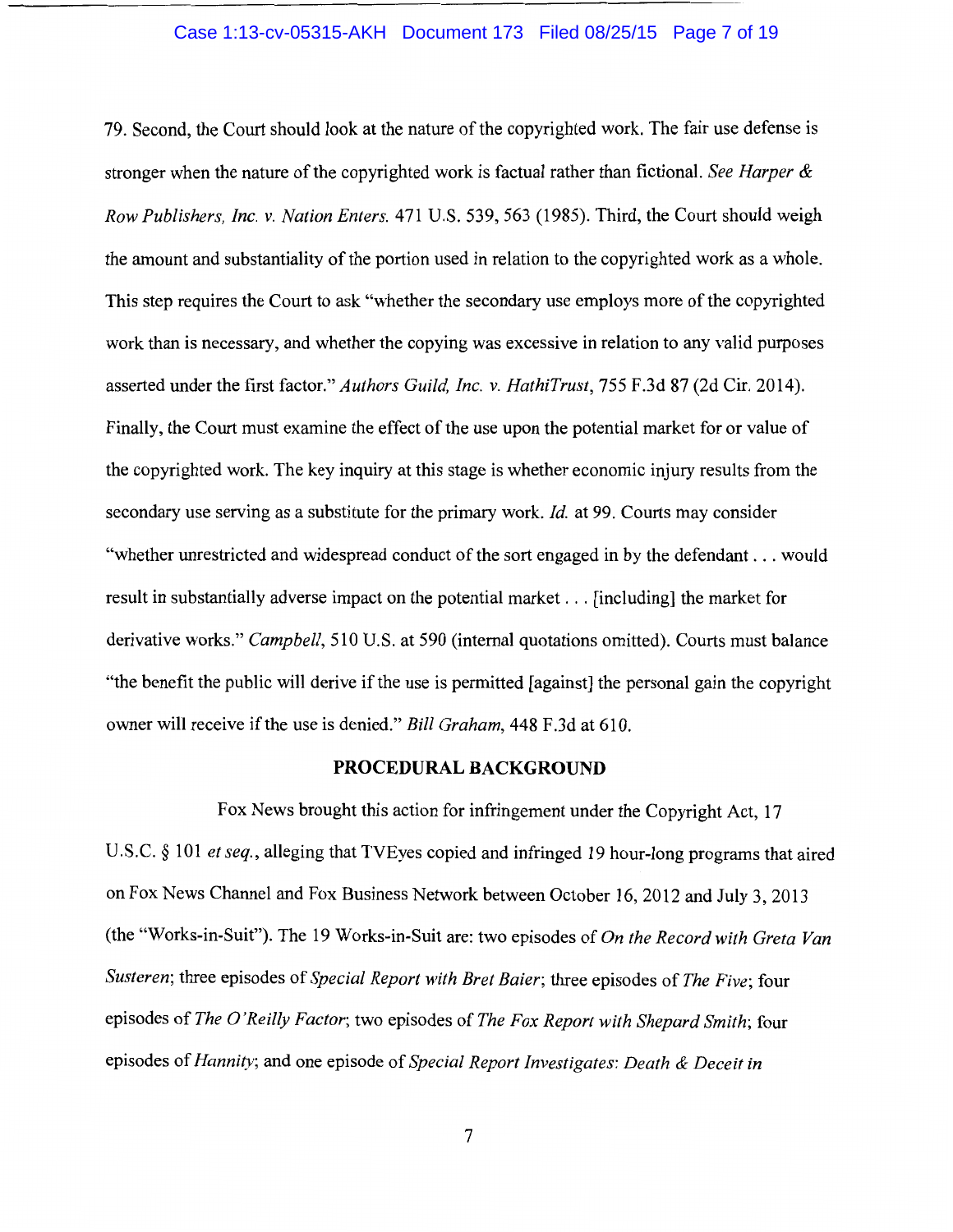# Case 1:13-cv-05315-AKH Document 173 Filed 08/25/15 Page 8 of 19

*Benghazi.* In 2014, the parties cross-moved for summary judgment. I denied Fox's motion and granted TVEyes' motion in part, finding that TVEyes' core function- recording content, putting it into a searchable database and, upon a keyword query, allowing users to view short clips of the content up to 32 days from the date of airing- constitutes fair use. *Fox News Network, LLC v. TVEyes, Inc.,* 43 F.Supp.3d 379 (S.D.N.Y. 2014)

In reaching that conclusion, I looked first at the purpose and character of TVEyes' use and found it transformative because it serves a different purpose than the original. While Fox aims to report the news, TVEyes aims to monitor what the media reports as news, the latter having qualities of news in its own right. For example, the 2012 attack on the U.S. Embassy in Benghazi was important news, but so was Fox News' intense focus on the story. TVEyes was unique in providing such a reliable "database of *everything* that television channels broadcast, twenty-four hours a day, seven days a week." *Id.* at 392.4 I found that the character of the service was unlike the news clipping service in *Associated Press v. Meltwater US. Holdings,* 931 F.Supp.2d 537 (S.D.N.Y. 2013), which simply "crawled" the internet for news and indexed it. Instead, "TVEyes' search results show the combination of visual images and text in a medium that raises the commentator to have the qualities of news itself." *Fox News Network, LLC v.* 

<sup>4</sup>Fox notes that since the previous set of briefs, a public, non-profit entity called the Internet Archive TV News Archive has emerged to perform the same function as TVEyes. The TV News Archive is expressly permitted by Congress to "reproduce[ $e$ ] and distribut[ $e$ ] by lending of a limited number of copies and excerpts ... of an audiovisual news program." 17 U.S.C. §§ 108(a) 108(t)(3). Fox argues that the allowance for TV News Archive necessarily indicates that Congress did not intend to allow a commercial library like TVEyes to provide the very same service, under the *expressio unius* canon of construction. However, TVEyes rightly points out that the allowance for TV News Archive is not dispositive. The authorizing statute,  $17 \text{ U.S.}$ C. §  $108 \text{ (f)}(4)$ , expressly provides that "[n]othing in this section ... in any way affects the right of fair use as provided in section 107." And even if it did intend to preempt co-extensive services, TVEyes goes far beyond what the TV News Archive offers. For example, the record shows that TV News Archive records content only in San Francisco, Washington DC, and Philadelphia; it has a 24-hour delay; it does not allow automatic monitoring; it lacks Nielsen viewership and publicity information; and the search function fails to capture some matching results. *See* 2d Karle Decl. ¶ 48-50. For a service whose value rests in universal monitoring, these shortcomings are important. I decline to change my prior fair use ruling because of arguments based on TV News Archive.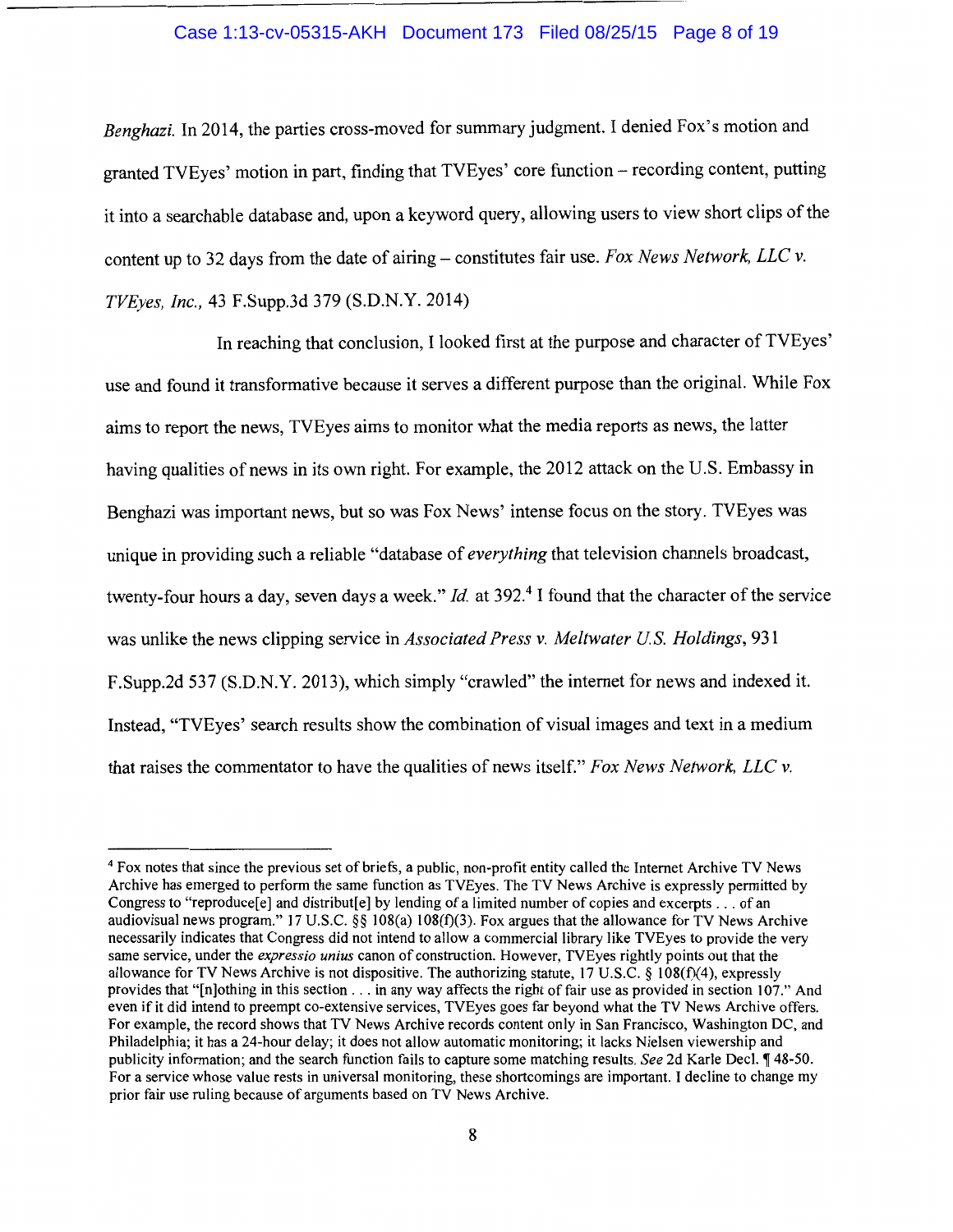#### Case 1:13-cv-05315-AKH Document 173 Filed 08/25/15 Page 9 of 19

*TVEyes, Inc.,* 43 F.Supp.3d 379, 392 (S.D.N.Y. 2014). I found that a better analogy was Google's library digitization project in *Authors Guild, Inc. v. Google, Inc.,* 954 F.Supp.2d 282 (S.D.N.Y. 2013), which allowed users to search a particular book to see how many times a word or phrase appears, and provided a "snippet" view of the page. In order to provide its transformative service, I found that TVEyes must be allowed to show clips of the matching video segments because "[t]he actual images and sounds depicted on television are as important as the news information itself—the tone of voice, arch of an eyebrow, or upturn of a lip can color the entire story, powerfully modifying the content." *TVEyes,* 43 F.Supp.3d at 392.

I next looked at the nature of the copyrighted work and explained that, although "news itself is not subject to copyright protection, [] the creative expression and artistic license necessarily exercised in deciding how to portray, film, direct, stage, sequence, and communicate this information [can be protected]." *Id.* Still, I found that the factual nature of the content weighs in TVEyes' favor.

Third, I looked at the amount and substantiality of the portion used. I explained that while it was true that TVEyes copied all of Fox News' content, no one else did that, including Fox News itself, and that providing a reliable, 2417, all-inclusive service was transformative. "The value of TVEyes' database depends on its all-inclusive nature." *Id.* If TVEyes did not provide a comprehensive database, its transformative value would be compromised. Indeed, reproducing only *some* of Fox's content might more likely be considered unjustified infringement.

Finally, I weighed the effect on the potential market for the copyrighted work against the benefit to the public from a service like TVEyes. I found that the notion that people will watch FNC's content on TVEyes rather than FNC, thereby depressing FNC's viewership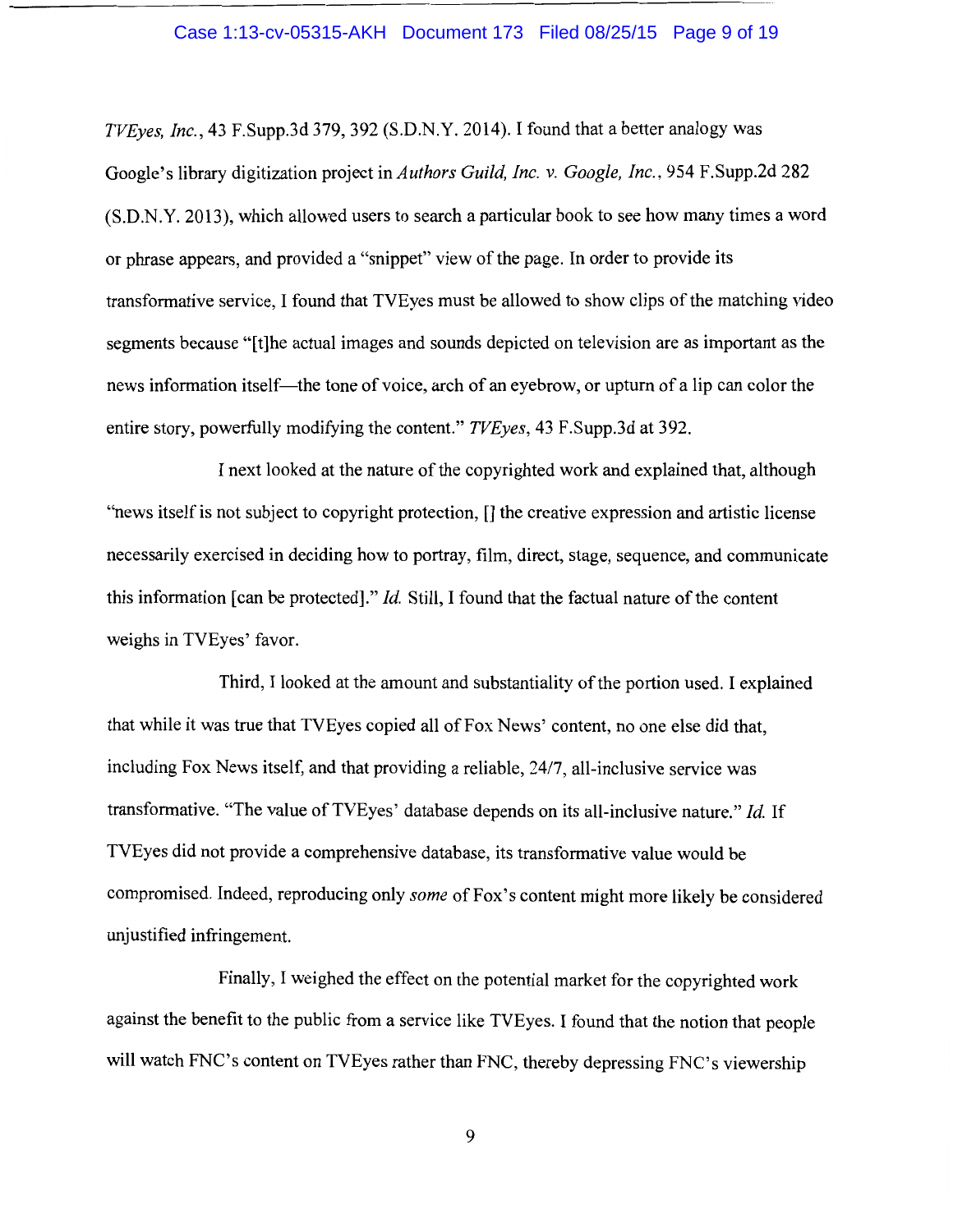#### Case 1:13-cv-05315-AKH Document 173 Filed 08/25/15 Page 10 of 19

ratings and, in tum, its carriage fee, was pure speculation. There was no evidence of market substitution, and I found support for the proposition that such copying would be unlikely from *Authors Guild, Inc.* v. *Google, Inc.,* 954 F.Supp.2d 282 (S.D.N.Y. 2013). In that case, the Court considered that it was unlikely that users would go through the trouble of "input[ting] countless searches [into Google] to try and get enough snippets to comprise an entire book." Similarly, I thought it unlikely that TVEyes users would go through the trouble of running countless searches to reconstruct a full TV broadcast. Meanwhile, the service provides a substantial benefit to the public. No other service allows subscribers to comment on and criticize broadcast news channels, governments to monitor the accuracy of media reports and make timely corrections, political campaigns to monitor political advertising and candidate appearances, financial firms to archive public statements by employees for regulatory compliance, the Army to track media coverage of military operations in remote locations, and journalists to research, report on, and compare news coverage. *TVEyes,* 43 F.Supp.3d at 392.

On balance, I found that the factors supported a finding of fair use for TVEyes' core business. However, I found that the four complementary features at issue in the motions now before me - archiving, e-mailing, downloading, and date-time search- raised concerns and were not adequately explained. Therefore, I reserved judgment with respect to these features, and requested supplemental discovery and briefing. After such discovery, including depositions of one expert witness each, the parties filed renewed cross-motions for summary judgment on May 21, 2015. I heard argument on July 28, 2015, and now issue this decision.

## **DISCUSSION**

At the outset, I note that Fox News' submission devotes substantial effort to relitigating my previous finding of fair use. That was not the purpose of the supplemental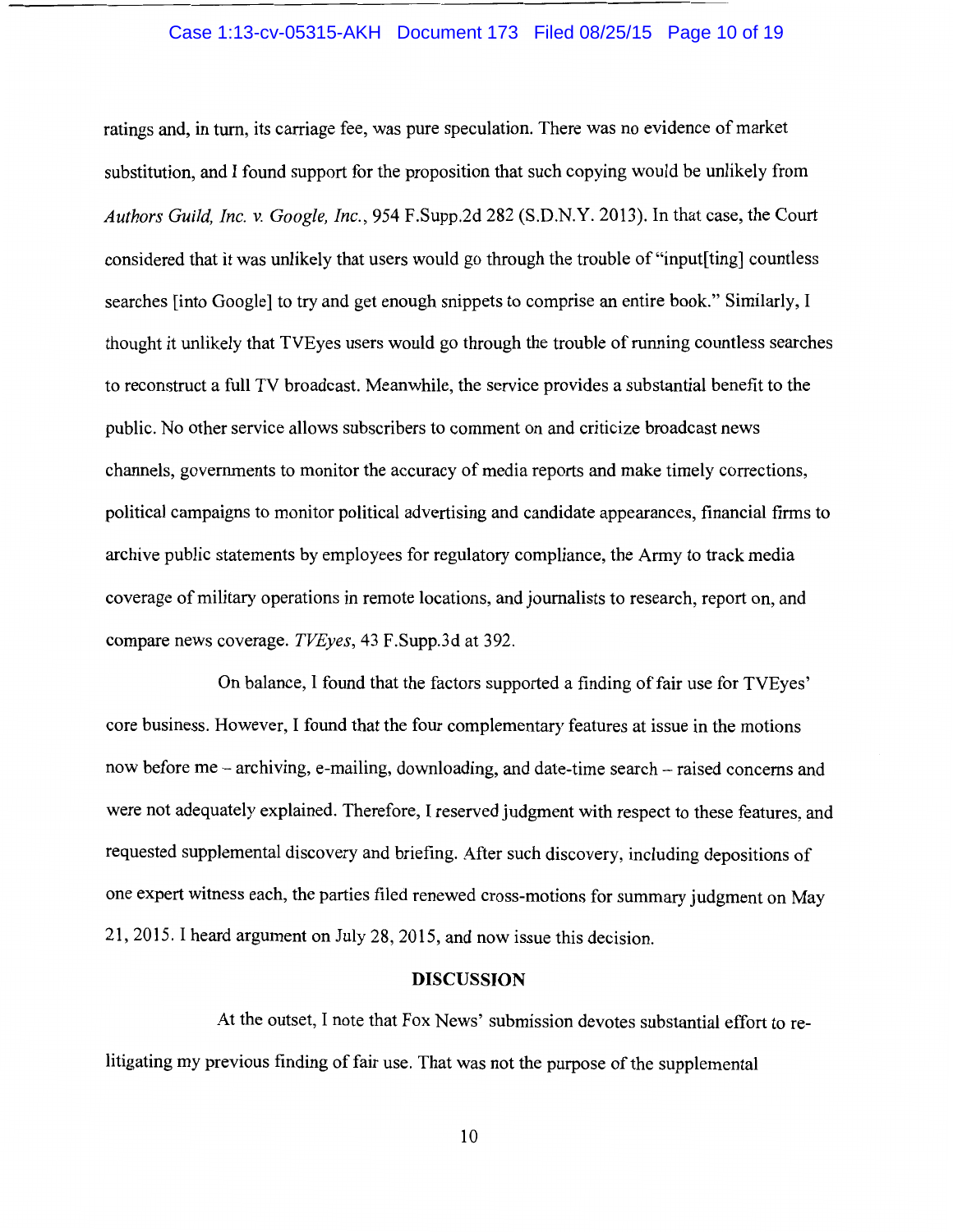## Case 1:13-cv-05315-AKH Document 173 Filed 08/25/15 Page 11 of 19

discovery and motion practice. None of the arguments persuades me to change the rulings I made in my Opinion of September 9, 2014.

I now turn to the four complementary features at issue in the instant crossmotions.

# *i. Archiving*

Once a user locates a video clip through a TVEyes search, he can press a button to "archive" the clip, which causes the clip to be listed in the subscriber's "Media Center." The Media Center is the interface through which a user plays content on the TVEyes website. Archived clips are not stored on a subscriber's own computer; they are stored on TVEyes' servers. The act of archiving achieves two benefits for a user. First, it allows users to revisit clips they have already found at later dates. Without the archiving function, a subscriber would have to conduct a search from scratch every single time he wanted to view a particular clip. Second, an archived clip will remain available to a user indefinitely. Ordinarily, content remains searchable and viewable on TVEyes' servers for 32 days, after which content will no longer appear in search results and will no longer be viewable. However, when a user archives a clip within the 32-day window, it will remain saved on TVEyes' server. Only the user who archives a particular clip is able to access it after 32 days; the clip will not appear in search results by other users.

TVEyes argues that the ability to archive video clips is integral to its service, and I agree. Requiring users to go through repeated searches every time they want to view previously identified clips would place needless obstacles in the path of prospective researchers, critics, and commentators, and would sharply curtail the value of TVEyes' service. And without the ability to revisit content older than 32 days, longer-term, longitudinal studies of the media's treatment of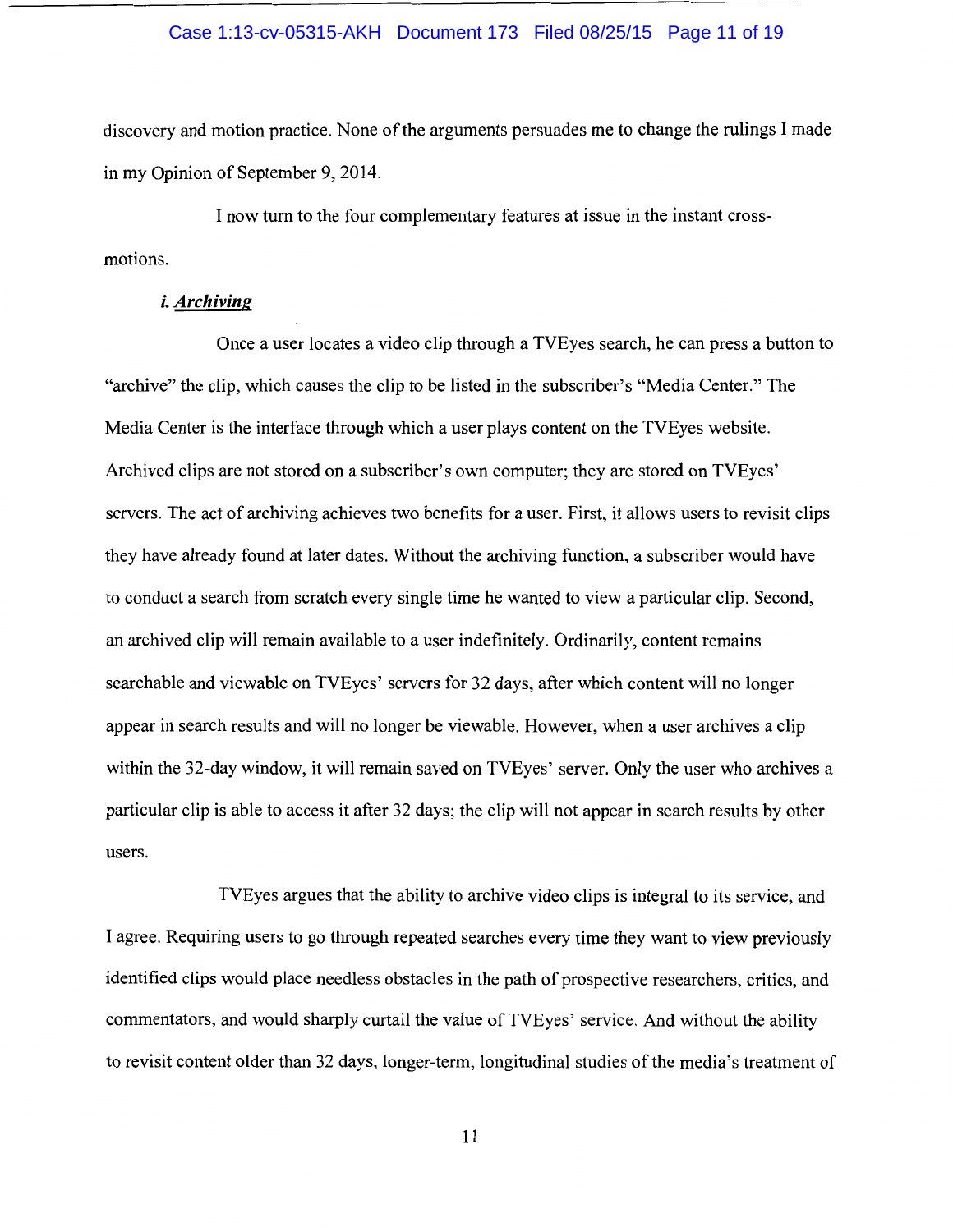## Case 1:13-cv-05315-AKH Document 173 Filed 08/25/15 Page 12 of 19

particular subjects would be impossible. Such subjects as the media's changing treatment of a particular story over time, and disparities between two networks' treatment of a given topic, are themselves newsworthy. *See, e.g.*, 3d Rose Decl.  $\P$  16 & Ex. TTTTT ("According to TVEyes, Fox News has mentioned Benghazi 1,886 times in the past 3 months, or an average of about 21 times a day. That's compared to 721 mentions on MSNBC (along with 718 instances of 'Schmengazi') and only 687 for CNN"). The ability to detect these patterns and trends is an essential feature of the transformative service that TVEyes provides. TVEyes is transformative because it "convert[s] copyrighted works into a research tool to further learning," allowing its subscribers to "research, critici[ze], and comment." *TVEyes* 43 F. Supp. 3d at 394. Content does not suddenly become unfit for fair uses on the 33<sup>rd</sup> day after its creation.

Justice Holmes, in his dissenting opinion in *Abrams v. United States,* 250 U.S. 616, 630 (1919), explained that "the best test of truth is the power of the thought to get itself accepted in the competition of the market .... " The quote came in the context of a First Amendment challenge to the convictions of five men for circulating literature intended to undermine the WWI war effort, but it has application here, too. Justice Holmes was expressing the Constitution's support for a free and open "marketplace of ideas." *Consolidated Edison Co. v. Pub. Serv. Comm 'n,* 447 U.S. 530, 537-38 (1980). Democracy works best when public discourse is vibrant and debate thriving. But debate cannot thrive when the message itself (in this case, the broadcast) disappears after airing into an abyss. TVEyes' service allows researchers to study Fox News' coverage of an issue and compare it to other news stations; it allows targets of Fox News commentators to learn what is said about them on the network and respond; it allows other media networks to monitor Fox's coverage in order to criticize it. TVEyes helps promote the free exchange of ideas, and its archiving feature aids that purpose.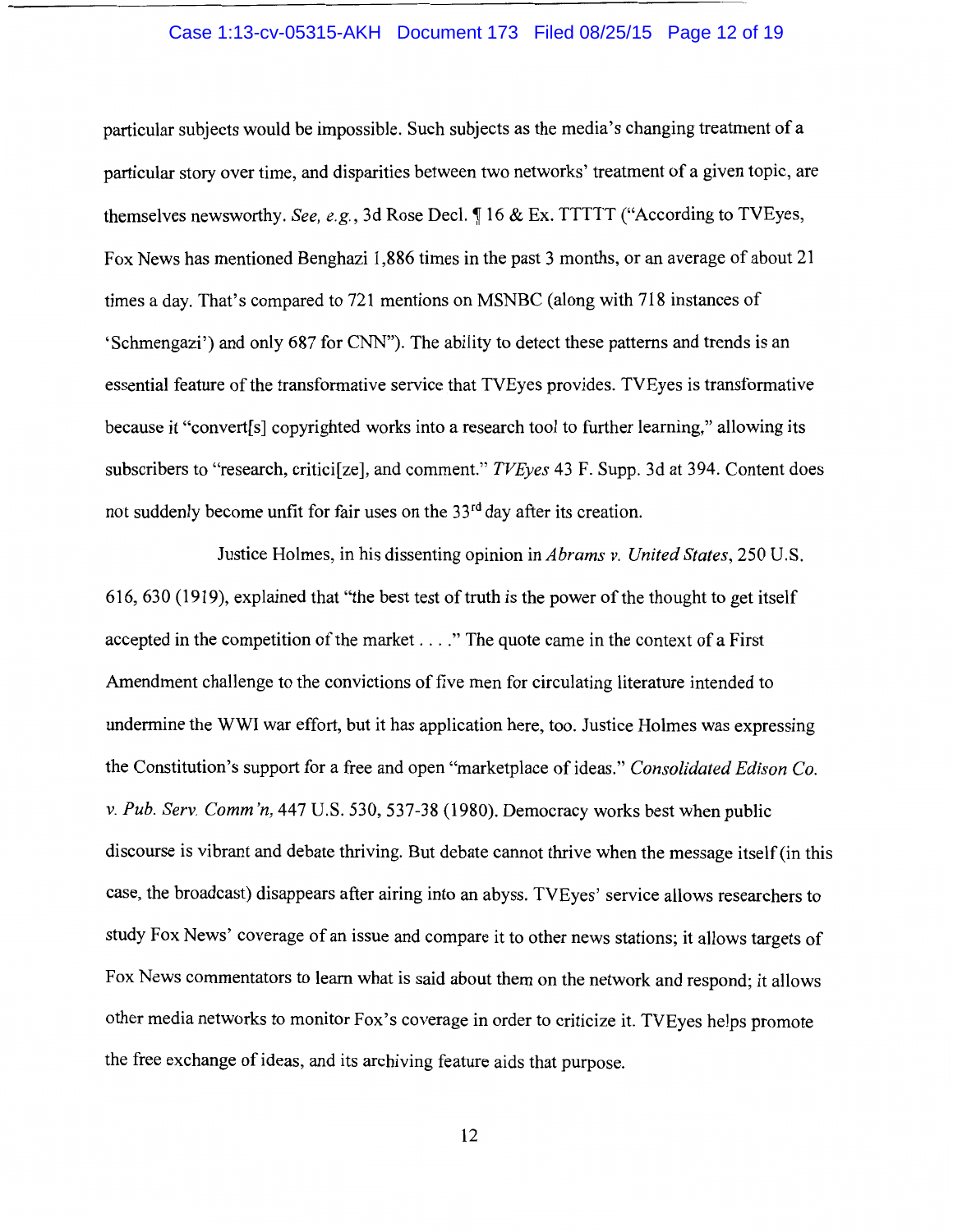## Case 1:13-cv-05315-AKH Document 173 Filed 08/25/15 Page 13 of 19

Archiving video clips to remain stored beyond 32 days and to facilitate successive reference is integral to TVEyes' service and its transformational purpose of media monitoring. And Fox has not identified any actual or potential market harm arising from archiving.<sup>5</sup> I hold that the archiving function is fair use, complementing TVEyes' searching and indexing functions.

# *ii. E-mailing and Sharing*

TVEyes' permits its subscribers to share identified video clips with others by sending them a URL link to the video on the TVEyes' server. The recipient, by clicking the link, can play the video clip through his web browser, alongside the transcript of the clip. Unless downloaded- a feature that will be discussed shortly- the video clip remains on TVEyes' server only; it does not reside on the user's computer. The link is public, meaning the recipient does not need to possess TVEyes login credentials in order to access the video. Technically, the video can be shared through any medium that allows transmission of text (e.g. e-mail, social media, instant messaging), but TVEyes concedes that social media sharing is not integral to its service. It expressly allows subscribers to share links via e-mail, however, and maintains that the e-mailing feature is fair use on the ground that "email is the primary tool used to communicate and collaborate with co-workers, supervisors, and decision-makers." TVEyes Mem. Law 23 (citing 4th Ives Decl.  $\P$  10, 20 & Ex. AAAAA). For example, Congressional staffers share video clips among themselves; Congressmen share with members of Committees and caucuses; lawyers share with clients, etc. To prohibit e-mailing of videos would prevent relevant information from reaching the critical party.

<sup>&</sup>lt;sup>5</sup> Fox argues that TVEyes threatens harm in derivative markets generally – chiefly licensing – but it has not isolated any harm resulting from archiving in particular.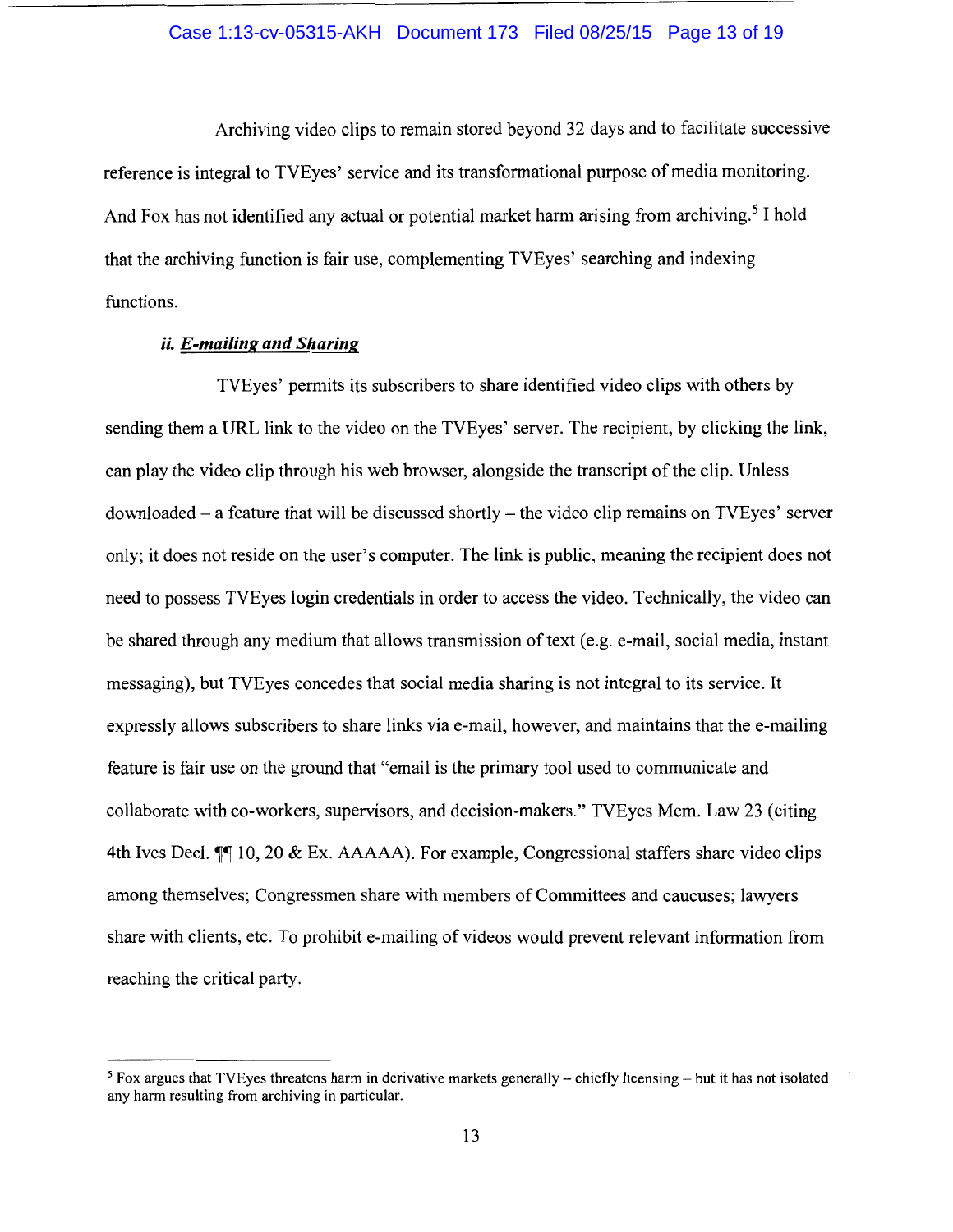#### Case 1:13-cv-05315-AKH Document 173 Filed 08/25/15 Page 14 of 19

I agree that to prohibit e-mail sharing would prevent TVEyes users from realizing much of the benefit of its transformative service. For example, members of Congress rely on TVEyes to be made aware of what the media has to say about the issues of the day and about them. But their interns and staffers, not they, sit at computers querying keywords of interest through the TVEyes portal, and then e-mail the results up the chain of command. Without e-mail, the Congressman would be limited to either sharing a computer with his staffer or else having the staffer describe the contents of the clip to the Congressman without showing him the clip. In practice, the former is unrealistic and the latter fails to deliver "the full spectrum of information . . . [including] what was said, [and] how it was said with subtext body language, tone of voice, and facial expression—all crucial aspects of the presentation of, and commentary on, the news." *Fox News Network, LLC v. TVEyes, Inc.,* 43 F.Supp.3d 379 (2014).

There are many players in the marketplace of ideas, each with supporting staffs of employees, interns, and independent consultants. And once information is located, parties must be able to transmit that information as part of comment, criticism, and debate. E-mailing of URL links allows information to reach the individuals who need to know what is being said in order to engage in news reporting, commentary, criticism, teaching, scholarship, research, and other fair uses permitted by the Copyright Act. *See* 17 U.S.C. § 107.

However, there is also substantial potential for abuse. In its current incarnation, TVEyes' e-mailing feature cannot discriminate between sharing with a boss and sharing with a friend, nor between sharing for inclusion in a study and sharing a clip for inclusion in a client sales pitch. Fair use cannot be found unless TVEyes develops necessary protections. What limits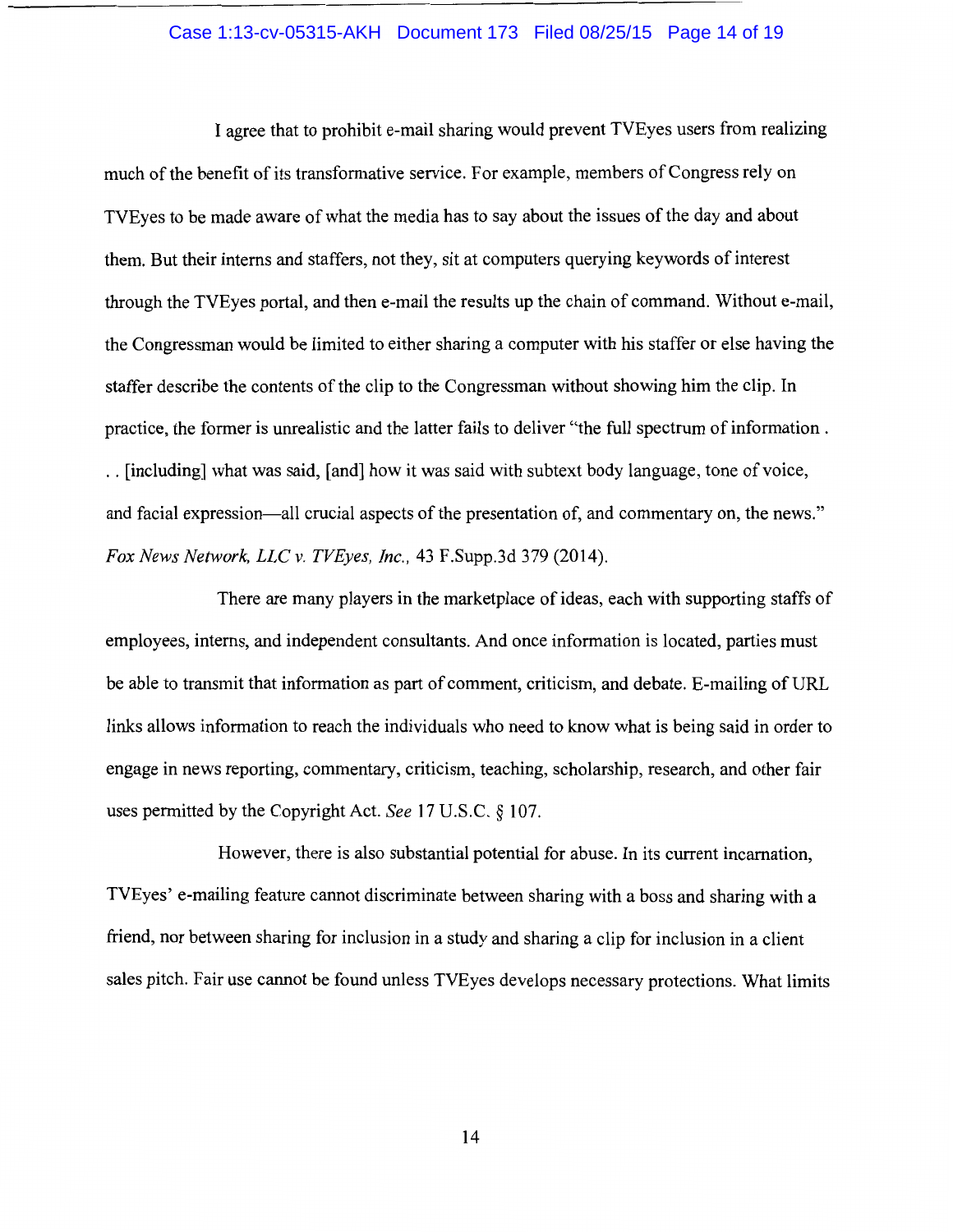# Case 1:13-cv-05315-AKH Document 173 Filed 08/25/15 Page 15 of 19

should be placed on subscribers who share links through social media? 6 What can prevent subscribers from sharing for purposes not protected by § 107? If TVEyes cannot prevent indiscriminate sharing, it risks becoming a substitute for Fox's own website, thereby depriving Fox of advertising revenue. *Campbell v. Acuff-Rose Music, Inc.,* 510 U.S. 569, 590 (1994) (Courts may consider "whether unrestricted and widespread conduct of the sort engaged in by the defendant ... would result in substantially adverse impact on the potential market ... [including] the market for derivative works.").

TVEyes has the burden to show fair use. *Am. Geophysical Un. v. Texaco, Inc.,*  600 F.3d 913, 918 (2d Cir. 1994). It must develop protocols to reasonably assure that, when subscribers share video clips, they do so consistent with  $\S$  107. Until the development of reasonable and adequate protections and a satisfactory showing thereof, TVEyes' e-mailing function cannot be considered fair use.

# *iii. Downloading*

When a subscriber identifies a clip, he can click a button on the page that downloads the clip to his computer as a local media file. The clip can then be viewed offline, without requiring access to TVEyes' server, and can be stored permanently in the subscriber's own computer memory. Downloaded clips contain no identifiers, such as watermarks, and can be shared with and accessed by anyone. There is also no "digital rights management" software that limits access rights, as with some other forms of multimedia.

<sup>6</sup> TVEyes claims to block users from viewing videos that are accessed through social media sites such as Facebook and Twitter, but Fox argues that the blocks are ineffective. Fox is correct. TVEyes has not shown how it limits the publication of shared information beyond subscribers. Indeed, TVEyes' own representatives and marketing materials have emphasized subscribers' ability to share information through social media .. *See* Knobel Deel. Ex. 21 at TVEYES-037904 ("You can then use the clips in your Public Awareness campaigns! ... Post clips on Facebook, YouTube, and Twitter on an unlimited basis!").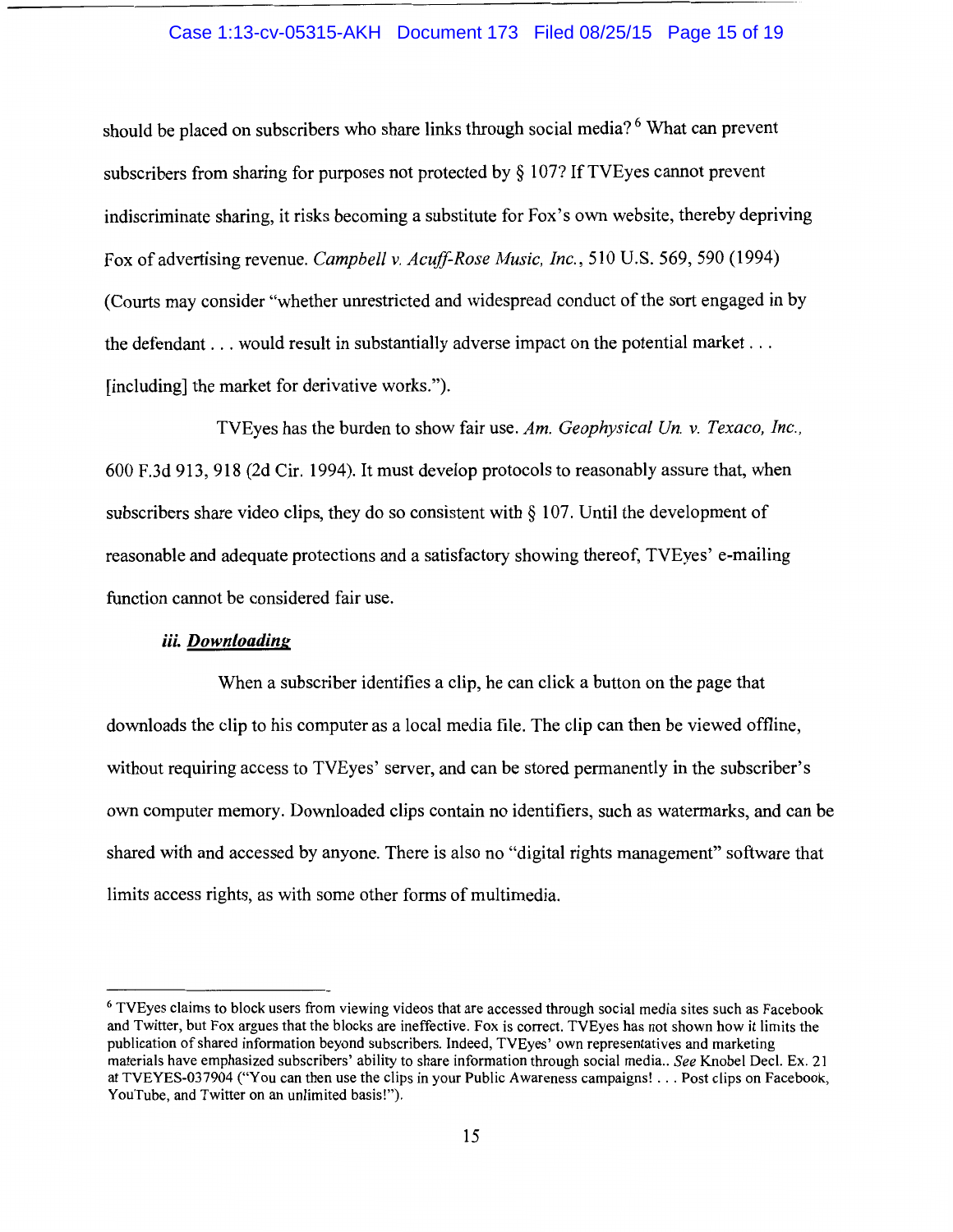#### Case 1:13-cv-05315-AKH Document 173 Filed 08/25/15 Page 16 of 19

I believe that TVEyes' downloading function goes well beyond TVEyes' transformative services of searching and indexing. *See New York Times Co., Inc. v. Tasini,* 533 U.S. 483, 498 (2001) (online news database violated authors' distribution rights by selling electronic copies of their articles for download); *Capitol Records, LLC v. ReDigi, Inc.,* 934 F. Supp. 2d 640, 651 (S.D.N.Y. 2013) ("[A]n electronic file transfer is plainly within the sort of transaction that [the Copyright Act] was intended to reach.") (quoting *London-Sire Records, Inc. v. Doe,* 542 F. Supp. 2d 153, 173-74 (D. Mass. *2008);A&M Records, Inc. v. Napster, Inc.,* 114 F. Supp. 2d 896, 913 (N.D. Ca. 2000) ("Plaintiff persuasively argues that downloading MP3 files does not transform the copyrighted music."); *UMG Recordings, Inc. v. MP3.Com, Inc.,* 92 F. Supp. 2d 349, 351 (S.D.N.Y. 2000) (concluding that repackaging copyrighted recordings in MP3 format suitable for downloading "adds no 'new aesthetics, new insights and understandings' to the original"). TVEyes is transformative because it allows users to search and monitor television news. Allowing them also to download unlimited clips to keep forever and distribute freely may be an attractive feature but it is not essential. Downloading also is not sufficiently related to the functions that make TVEyes valuable to the public, and poses undue danger to content-owners' copyrights.

TVEyes claims that downloading is "absolutely critical" because it allows for offline use, but very few remaining locations in the United States lack internet connectivity by modem, broadband, or wireless access. *See* Knobel Deel.~ 235. TVEyes claims that downloading local files allows users to transfer video clips easily between devices like laptops, tablets, and cell phones, but each of those devices can already access video clips online, almost as easily. *Id.* And TVEyes claims that downloading allows researchers to improve efficiency by organizing related clips into folders, which TVEyes' online Media Center does not allow. *See*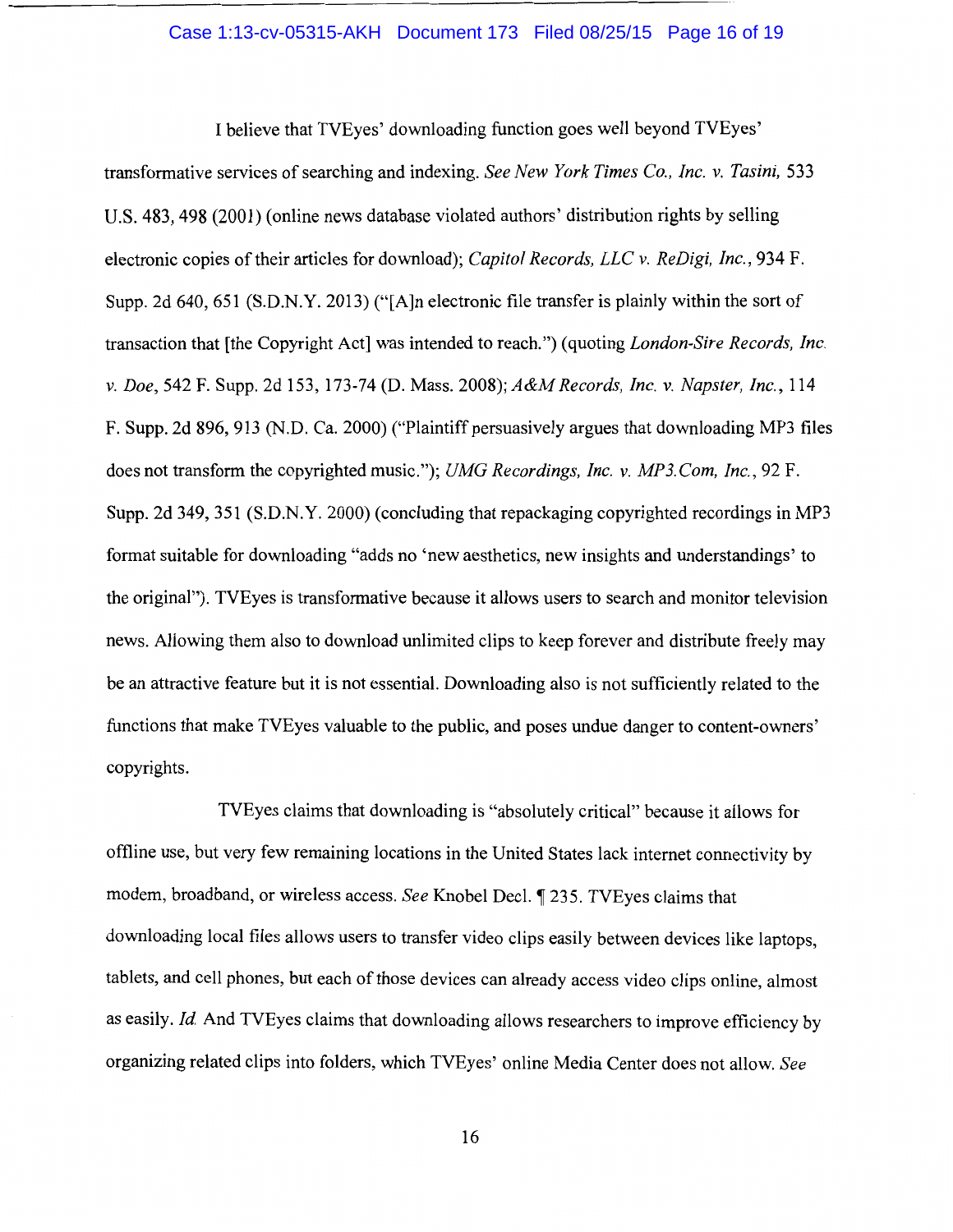#### Case 1:13-cv-05315-AKH Document 173 Filed 08/25/15 Page 17 of 19

Karle Report ¶ 54. But a limitation in TVEyes' user interface is best remedied by improving the user interface; it does not justify creating a path for infringing the copyrights of others.

The downloading function, although convenient, is not integral to TVEyes' transformative purpose. Convenience alone is not ground for finding fair use. *See Am. Geophysical Un. v. Texaco, Inc.,* 60 F.3d 913, 923 (2d Cir. 1994) (rejecting fair use where employees photocopied scientific journals for "personal convenience"); *United States v. ASCAP,*  599 F. Supp. 2d 415, 429 (S.D.N.Y. 2009) ("copyright ... is not designed to afford consumer ... convenience") (quoting *MP3.Com,* 92 F. Supp. 2d at 352). I decline to find fair use with respect to the downloading function.

## *iv. Date-Time Search*

In addition to searching by keyword, TVEyes subscribers can search by date and time. The user enters the desired channel and the desired start and end date/time (up to a 10 minute window), and TVEyes produces the corresponding transcript and video clip. Date-Time searches constitute about 5.5% of all TVEyes searches.

TVEyes contends that the Date-Time search function is a necessary complement to its keyword search because, often, a keyword search fails to locate the desired video segment. The keyword search function is based largely on closed caption text, TVEyes argues, which makes it highly susceptible to error, particularly with respect to proper nouns and foreign words. For example, when "a customer from Senator Ted Cruz's staff could not locate an interview with Senator Cruz that aired on FBN, a TVEyes support agent discovered that his name was written as 'Ted Crews' in the closed captioning." 4th Ives Decl. ¶ 22. The problem could be particularly acute for foreign names having variant English transliterations. But Date-Time search does not remedy this problem. True, if the closed-caption transcription misspells a proper noun, the user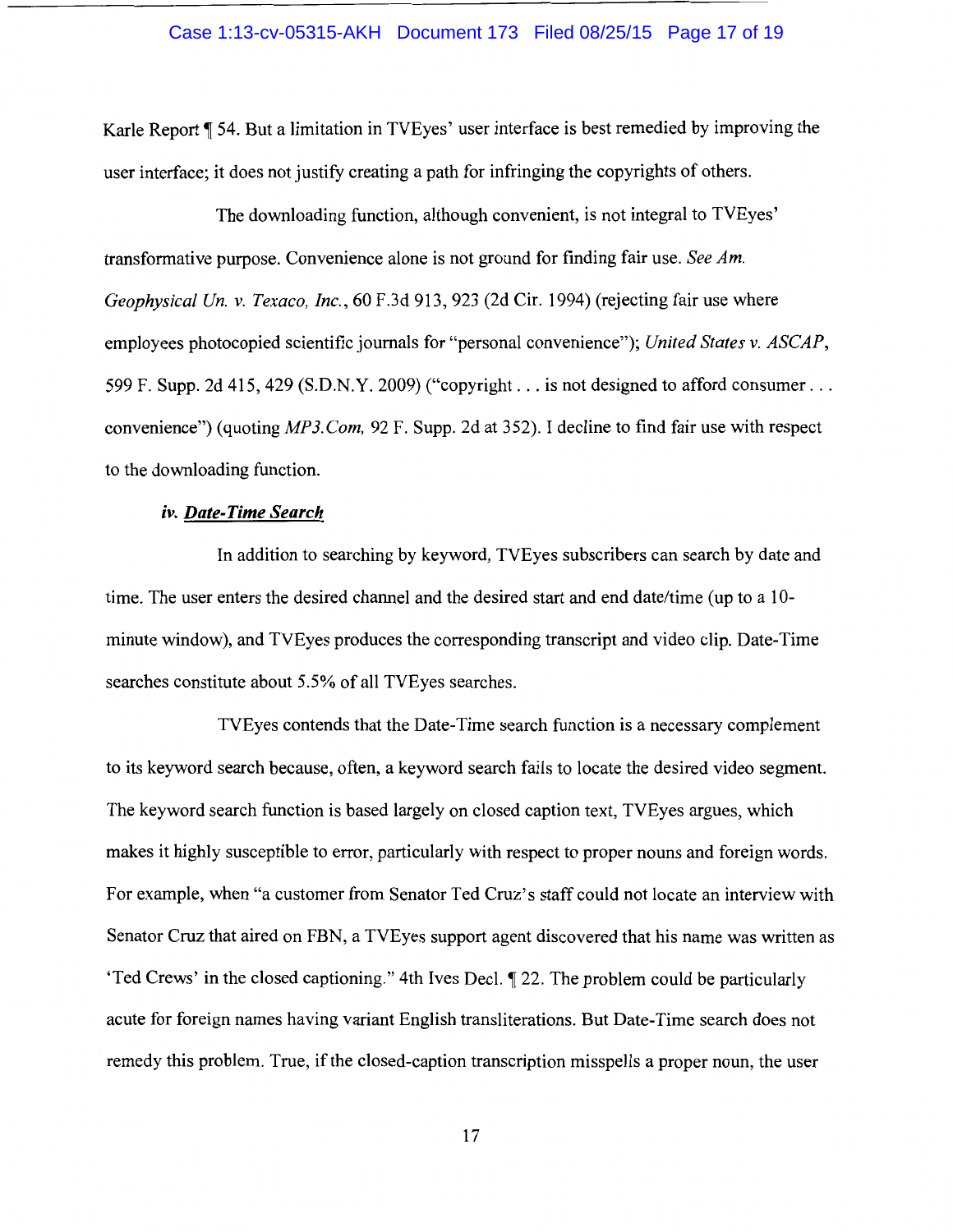## Case 1:13-cv-05315-AKH Document 173 Filed 08/25/15 Page 18 of 19

will be unable to find the matching segment through a keyword search. But neither will the user be able to locate the matching segment through Date-Time search unless he already knows the exact date and time slot the desired program aired. "Date-Time search" is therefore something of a misnomer. The feature is not as much a "search" tool as a content delivery tool for users who already know what they seek. In such cases, TVEyes is not so transformational, since users should be able to procure the desired clip from Fox News or its licensing agents, albeit for a fee. Put simply, if a user wants to watch the first half of last Thursday's *0 'Reilly Factor,* the Court sees no reason why he should not be asked to buy the DVD/

Unlike TVEyes' core business, its "Date-Time search" function duplicates Fox's existing functionality. Fox's contention that TVEyes' Date-Time search is likely to cannibalize Fox News website traffic and sales by its licensing agents is persuasive. TVEyes "bears the burden of showing an absence of 'usurpation' harm" to Fox News. *Infinity Broad. Corp. v. Kirkwood,* 150 F.3d 104, 111 (2d Cir. 1998). I cannot say that it has carried its burden.

The "Date-Time search" function is not integral to TVEyes' core service and poses unique risks to Fox News' derivative businesses that TVEyes' core business does not. "Date-time search" is not fair use.

#### **CONCLUSION**

For the foregoing reasons, TVEyes' archiving function qualifies as fair use, and its downloading and "Date-Time search" functions do not qualify as fair use. Its e-mailing feature can qualify as fair use, but only if TVEyes develops and implements adequate protective measures. The parties shall meet and jointly propose by September **11,** 2015, a schedule for TVEyes to propose such protective measures, for Fox to respond, and, should the parties fail to reach agreement regarding the sufficiency of TVEyes' measures, for a joint submission for the